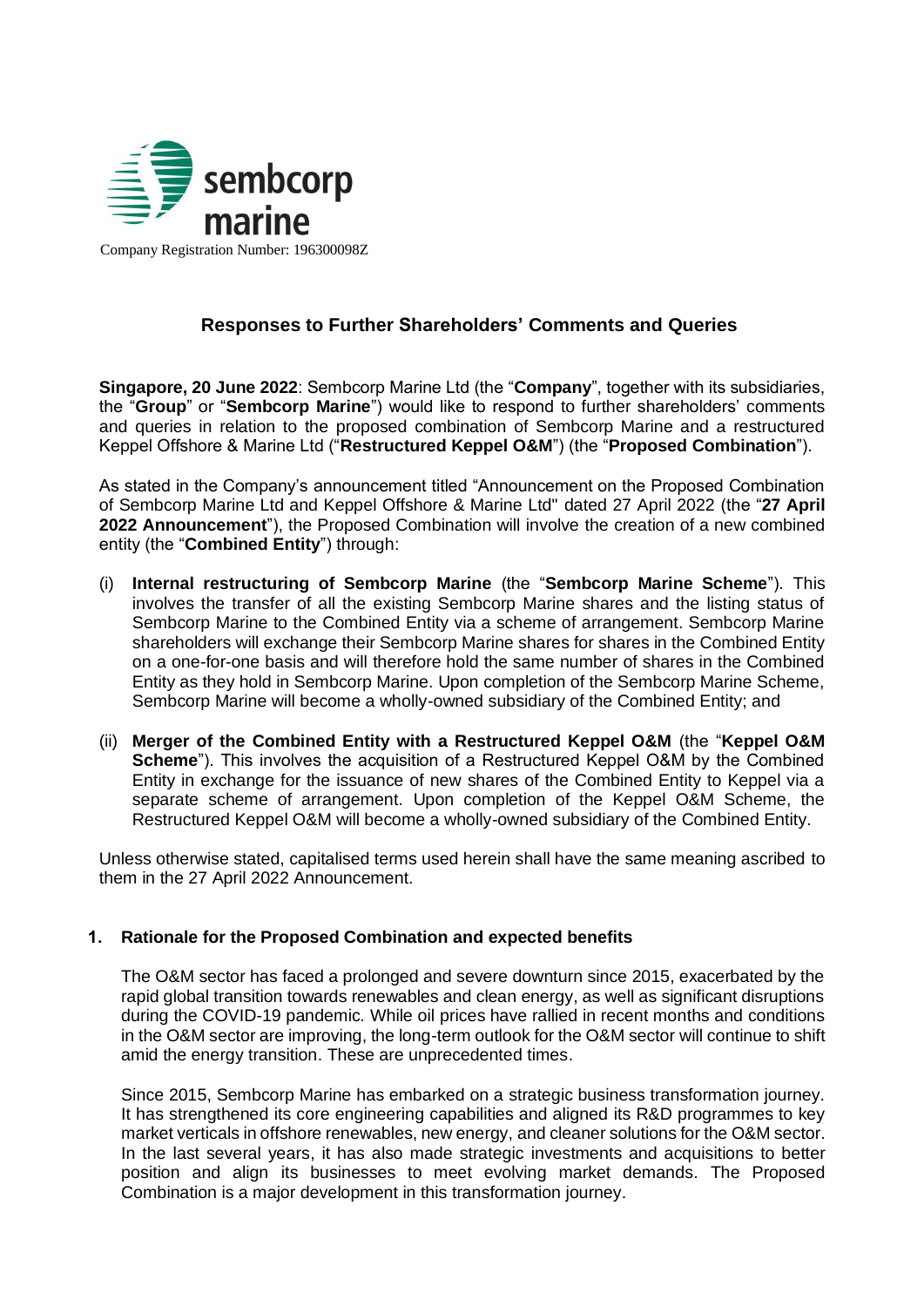While the market potential is tremendous, the need for a larger and more robust platform to take advantage of these opportunities cannot be overemphasised. Sembcorp Marine is ready to take a bold step to further augment the depth and breadth of its engineering and operational capabilities through the Proposed Combination.

The Proposed Combination offers the best way forward for Sembcorp Marine to play a longterm role in meeting the changing needs of its customers in the O&M sector, who themselves need new, cleaner energy solutions.

Sembcorp Marine and Keppel O&M are Singapore's home-grown marine icons, and the Proposed Combination will create a premier global player with a deep engineering heritage to offer offshore renewables, new energy and cleaner solutions in the O&M sector, creating significant value on multiple levels for all its stakeholders.

With increased agility, technical strength and operational efficiencies, the Combined Entity will be able to accelerate its advancement into the cleaner and greener O&M and energy market, ensuring it is well placed to respond to new challenges and the evolving priorities of a low carbon economy.

The Combined Entity is also envisaged to unlock synergies from the integration of two established industry players. For example, a potential immediate benefit is the optimisation of the Group's larger and newer yards in Singapore and Brazil for the enlarged orderbook of the Combined Entity, which is expected to result in financial and operating benefits.

Specifically, the Restructured Keppel O&M brings a net order book of S\$5.1 billion, which would add to the S\$1.3 billion net order book of Sembcorp Marine<sup>1</sup>. The gearing of the Combined Entity on a proforma basis is also lower at 22% compared to 33% for Sembcorp Marine on a standalone basis.

The Board of Directors has considered various strategic options and believes that the Proposed Combination, which is a non-cash transaction, is the best and most compelling way forward for Sembcorp Marine to unlock long-term value for all of its stakeholders. The combination with a Restructured Keppel O&M allows Sembcorp Marine to immediately step up in terms of scale, capabilities and operational reach to tap into opportunities and better compete on the global stage in the new energy era.

As a standalone entity, Sembcorp Marine will not be able to benefit from the greater scale, strong balance sheet, and synergies that the Proposed Combination is expected to bring. Instead, Sembcorp Marine would have to navigate an even more competitive landscape where many offshore players have sought consolidation or were otherwise challenged by the radically changed fundamentals of the business and needs of customers.

## **2. A Restructured Keppel O&M enhances value of the Combined Entity and benefits Sembcorp Marine shareholders**

The existing assets of Keppel O&M include legacy rigs and associated receivables, and Keppel Floatel International Ltd ("Floatel") and Dyna-Mac Holdings Ltd ("Dyna-Mac") – entities which were loss making in both 2019 and 2020. These assets have been deemed incongruent to the Proposed Combination and are excluded from the Restructured Keppel O&M.

Therefore, the Combined Entity will acquire a Restructured Keppel O&M free of its legacy rigs, associated receivables, and Floatel and Dyna-Mac. In addition, approximately S\$4 billion of

<sup>1</sup> Both as of 31 December 2021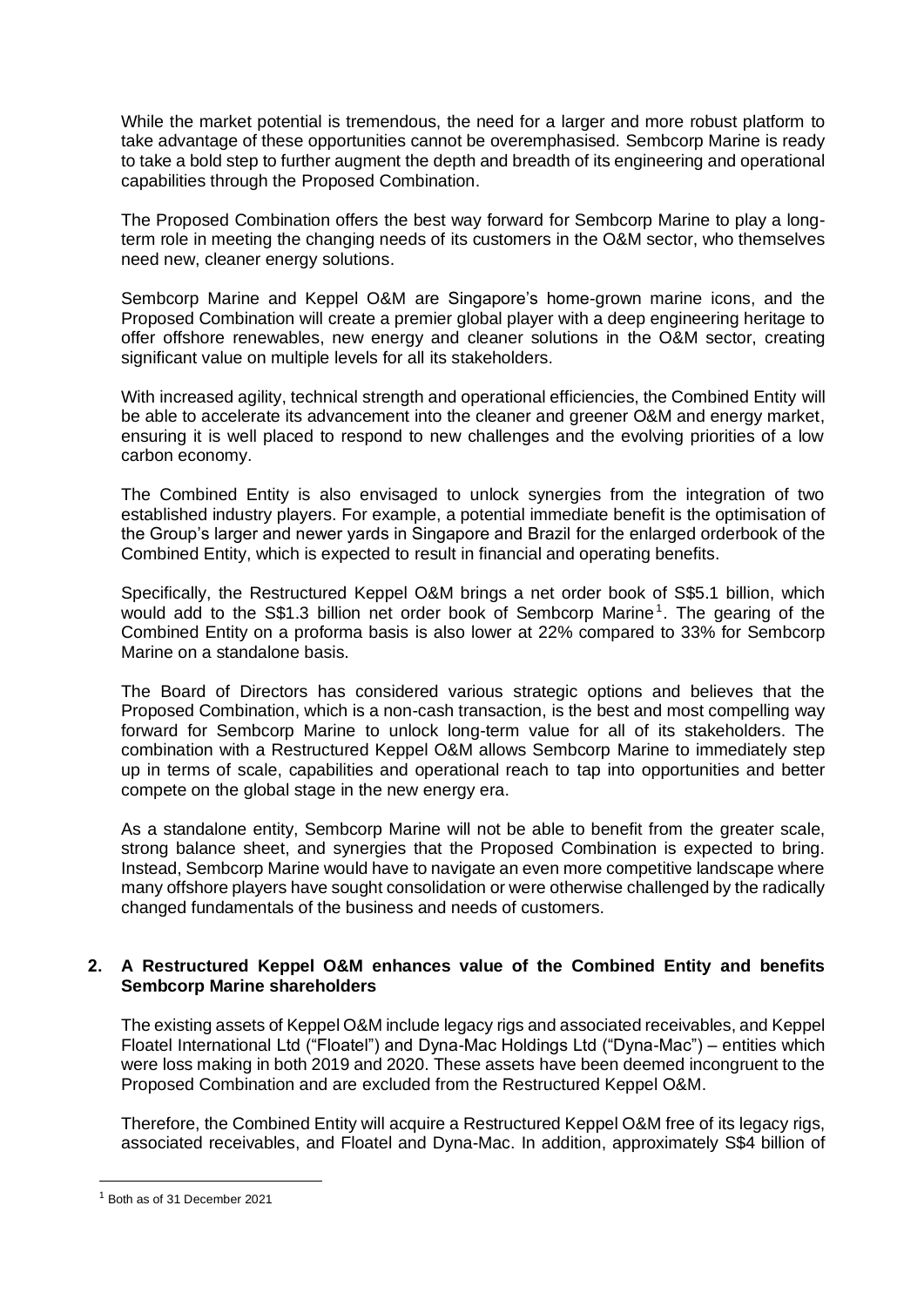inter-company payables due from Keppel O&M to Keppel have also been removed from the Restructured Keppel O&M's balance sheet as part of the Asset Co transaction.

The Restructured Keppel O&M will have minimal net debt upon completion of the Proposed Combination as Keppel has equitised most of its perpetual securities of approximately S\$1.8 billion in Keppel O&M.

With the revised and cleaner capital structure and without Keppel O&M's legacy rigs, the restructuring of Keppel O&M prior to the Proposed Combination is expected to be beneficial to the Combined Entity and Sembcorp Marine shareholders. This will ensure that the Combined Entity starts with the right operational footing and management focus of securing and delivering new orders.

#### **3. Discounted Cash Flow (DCF) is a generally accepted valuation methodology for merger/combination transactions involving operating businesses as it takes into account both current financial and operational position and future prospects of both companies**

As outlined in the [Sembcorp Marine Interim Business update for 1Q2022](https://www.sembmarine.com/stock-exchange-announcements/sembcorp-marine-interim-business-update-for-1q2022) and [Responses to](https://www.sembmarine.com/stock-exchange-announcements/responses-to-shareholders-queries)  [Shareholders' Queries,](https://www.sembmarine.com/stock-exchange-announcements/responses-to-shareholders-queries) the Enterprise Value Ratio and the Equity Value Exchange Ratio were determined after considering an assessment conducted by DBS Bank Ltd<sup>2</sup>.

The DCF methodology is a comprehensive valuation methodology based on expected future cash flows of both businesses falling within the scope of the Proposed Combination, taking into account each business' historical financial performance and current competitive position, as well as future prospects. These include each business' current asset position, current and future profitability, as well as existing and prospective orderbook. The DCF methodology also took into account the respective historical performances of the companies (in terms of orderbook, revenue, and EBITDA) over the past 10 years, capturing a more representative period of past performance in recognition of the impact of COVID-19 in recent years. In addition, the DCF methodology considered the respective asset bases of the two companies, which was reflected, among other things, in capital expenditure assumptions for each company.

If other "static" metrics such as the NTA are applied instead of the DCF methodology, it is likely to result in a mixed and imperfect picture of the relative valuations of Sembcorp Marine and the Restructured Keppel O&M. A higher asset base does not necessarily translate into higher order book, revenue and profitability. The table below outlines the shortcomings of such "static" metrics. While these metrics can offer a snapshot of financial positions at a specific point in time, it may not be fully reflective of the historical performance and future prospects of both businesses. It is thus critical to ensure that a comprehensive assessment of both companies is undertaken.

<sup>&</sup>lt;sup>2</sup> DBS Bank Ltd. acted as the Joint Financial Advisor to Sembcorp Marine and Keppel O&M with respect to the relative ratios assessment of Sembcorp Marine and Keppel O&M.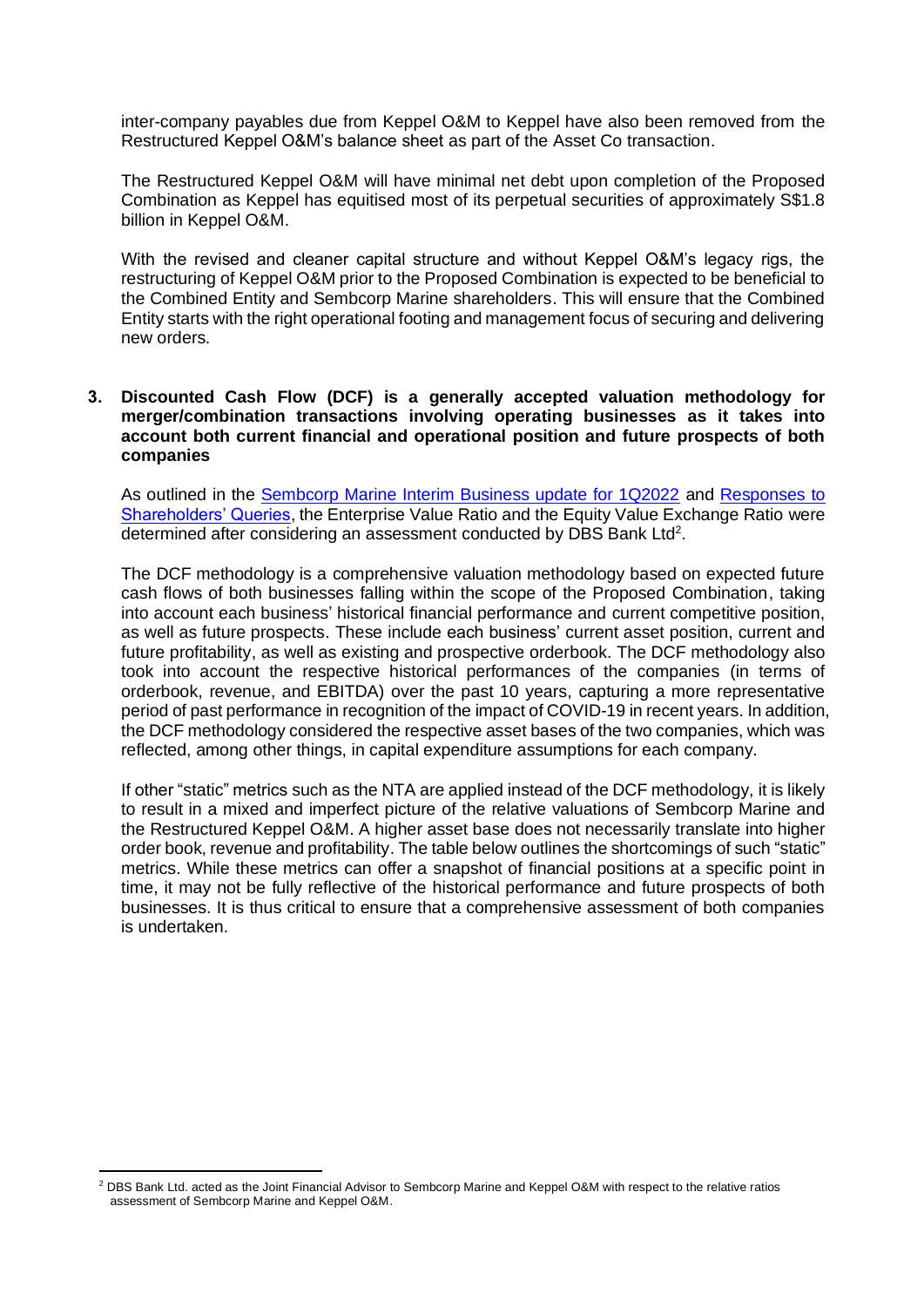## *Illustrative FY2021 pro forma financial and operating metrics of the Combined Entity*

|                        | ░<br>sembcorp<br>marine | Keppel Offshore <sup>(a)</sup><br>& Marine | <b>Combined Entity</b> |
|------------------------|-------------------------|--------------------------------------------|------------------------|
| Net Order Book(b)      | S\$1.3bn                | S\$5.1bn                                   | S\$6.4bn               |
| <b>Revenue</b>         | S\$1.9bn                | S\$2.0bn                                   | S\$3.9bn               |
| <b>Net Loss</b>        | $-S$1.2bn$              | $-S$0.1bn(c)$                              | -S\$1.3bn              |
| NTA <sup>(d)</sup>     | S\$3.8bn                | S\$0.9bn                                   | S\$4.7bn               |
| Gearing <sup>(e)</sup> | 33%                     | 17%                                        | 22%                    |
| EPS <sup>(f)</sup>     | $-$ S\$6.5 cents        |                                            | $-S$2.2 cents$         |
| NTA per Share(9)       | S\$0.12                 |                                            | S\$0.07                |

*Note: Assumes Sembcorp Marine is the accounting acquiror solely for the purposes of illustrating the financial effects after the Proposed Combination. Combined Entity illustrative calculations for net order book, revenue, net loss, NTA are based on summations of Sembcorp Marine and the Restructured Keppel O&M's respective metrics.*

- *a) Excludes Keppel O&M's legacy rigs and associated receivables to be sold to a separate Asset Co that will be 10.0%-owned by*
- *Keppel and 90.0%-owned by other investors while Floatel International Ltd and Dyna-Mac Holdings Ltd to be retained by Keppel.*
- *b) Net order books of Sembcorp Marine and the Restructured Keppel O&M are as of 31 December 2021. c) Net loss from the Restructured Keppel O&M includes both net loss attributable to equity holders of the company and holders of*
- *perpetual securities. d) NTA is calculated as Total Assets – Intangible Assets – Total Liabilities – Non-Controlling Interest. Keppel O&M's NTA is based on book value.*
- *e) Assumes the Proposed Combination had been effected on 31 December 2021. Gearing is calculated as Total Debt (excluding Lease Liabilities) / Total Assets as at 31 December 2021.*
- *f) Assumes the Proposed Combination had been effected on 1 January 2021. The weighted average number of issued shares before the Proposed Combination is based on Sembcorp Marine's weighted average number of issued shares for the year ended 31 December 2021 of 18,033,907,000. The number of shares to be issued to Keppel as part of the Proposed Combination is based on the agreed equity value exchange ratio.*
- *g) Assumes the Proposed Combination had been effected on 31 December 2021. Based on Sembcorp Marine's number of issued shares outstanding as of 31 December 2021 of 31,389,099,152, the KOM Consideration Shares of 39,949,762,557, and the Issue Price of S\$0.122 (based on the 10-Trading Day VWAP as of 26 April 2022).*

As per the above table, based on the Restructured Keppel O&M's pro forma financials, as of 31 December 2021, the Restructured Keppel O&M's NTA is approximately S\$859 million. As of 31 December 2021, the total number of issued shares in the capital of Keppel is 1,810,943,450 $3$ . Therefore, the illustrative NTA of the Restructured Keppel O&M that is attributable to each Keppel share is approximately S\$0.47 for FY2021. For illustrative purposes only, the Combined Entity's NTA per share for FY2021 would be approximately S\$0.07<sup>4</sup>. The Proposed Combination is accretive on an EPS-basis for shareholders of Sembcorp Marine based on the illustrative pro forma numbers shown above.

The Proposed Combination is based on a 50:50 Enterprise Value Ratio between Sembcorp Marine and the Restructured Keppel O&M which is the outcome of a DCF analysis. This points to the operating businesses of Sembcorp Marine and the Restructured Keppel O&M being valued at the same valuation.

The 44:56 (Sembcorp Marine: Restructured Keppel O&M) Equity Value Exchange Ratio took into consideration the respective capital structures of both companies, as well as other adjustments.

<sup>&</sup>lt;sup>3</sup> Per Keppel's FY2021 Annual Report; number of issued shares (excluding treasury shares).

<sup>4</sup> Assumes the Proposed Combination had been effected on 31 December 2021. Based on Sembcorp Marine's number of issued shares outstanding as of 31 December 2021 of 31,389,099,152, the KOM Consideration Shares of 39,949,762,557, and the Issue Price of S\$0.122 (based on the 10-Trading Day VWAP as of 26 April 2022).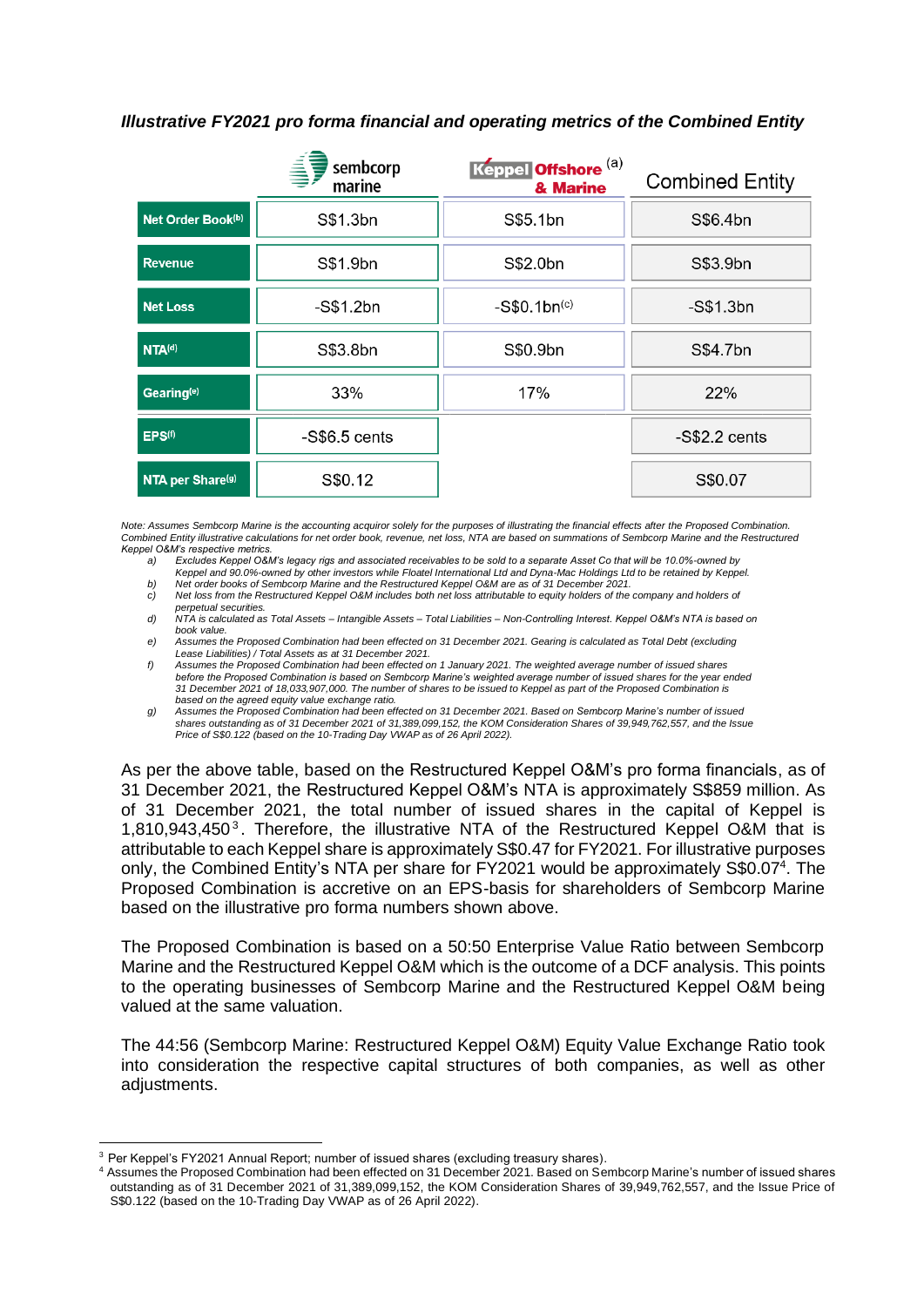The impact of the S\$500 million cash repayment by Keppel O&M to Keppel as part of its restructuring prior to the Proposed Combination was considered when determining the Equity Value Exchange Ratio. In determining the Restructured Keppel O&M equity value, the S\$500 million cash payment was deducted from the Restructured Keppel O&M enterprise value for the benefit of Sembcorp Marine.

Capital structure adjustments considered in the determination of the Equity Value Exchange Ratio from the Enterprise Value Ratio included amongst others the net debt of both companies as of 31 December 2021, of about S\$2.0 billion and S\$0.3 billion for Sembcorp Marine and Restructured Keppel O&M respectively based on pro forma financials. (Note: In terms of gross debt, Sembcorp Marine and the Restructured Keppel O&M had about S\$3.1 billion and S\$0.7 billion in debt, respectively, as of 31 December 2021. The Restructured Keppel O&M's debt figure is inclusive of the S\$500m financing entered into with DBS Bank Ltd. via a commitment letter that will be used to fund the cash repayment to Keppel).

#### **4. Independent Financial Advisor and Independent Valuer have been appointed**

Sembcorp Marine's independent directors have also separately engaged an independent valuer and an independent financial adviser in relation to the Proposed Combination. The reports of these advisers will be presented to Sembcorp Marine shareholders when the approval of Sembcorp Marine shareholders is sought for the Proposed Combination.

#### **5. The Rights Issues in 2020 and 2021 were pre-emptive exercises to strengthen the Group's balance sheet amidst challenging market conditions**

The rationale for the Rights Issues undertaken by Sembcorp Marine in 2020 and 2021 were set out in the respective Offer Information Statements dated 14 August 2020 and 26 August 2021.

The Rights Issues undertaken in 2020 and 2021 were pre-emptive and necessary corporate exercises to help strengthen the Group's balance sheet amidst challenging market conditions, especially with Sembcorp Marine recording net losses of S\$583 million and S\$1,175 million respectively in FY2020 and FY2021.

In 2020, in conjunction with the demerger of Sembcorp Marine and Sembcorp Industries, Sembcorp Marine was recapitalised in a S\$2.1 billion renounceable rights issue, of which S\$1.5 billion was used to set-off against the S\$1.5 billion subordinated loan extended by Sembcorp Industries to Sembcorp Marine. It is important to keep in mind that Sembcorp Marine only raised S\$0.6 billion net cash proceeds in this exercise.

The prolonged disruptions from COVID-19 created near-term challenges for the Group and the remaining proceeds of the 2020 Rights Issue were deemed insufficient for the Group to ride through the industry downturn and pandemic-led supply chain constraints and impacts. A further recapitalisation via the 2021 Rights Issue was critically required to further strengthen the Group's balance sheet, address the temporary working capital depletion and replenish liquidity to meet the projected operational funding requirements through to end 2022. The 2021 Right Issue was supported by the irrevocable undertaking by Startree Investments Pte. Ltd. ("**Startree**"), an indirect wholly-owned subsidiary of Temasek Holdings (Private) Limited ("**Temasek**"), to subscribe for its pro-rata entitlement and apply for excess rights shares. For the avoidance of doubt, the net proceeds from the 2021 Rights Issue will neither be used to fund the S\$500 million cash payment by Keppel O&M to Keppel as part of its restructuring prior to the Proposed Combination, nor be paid to the Restructured Keppel O&M or Keppel for the Proposed Combination.